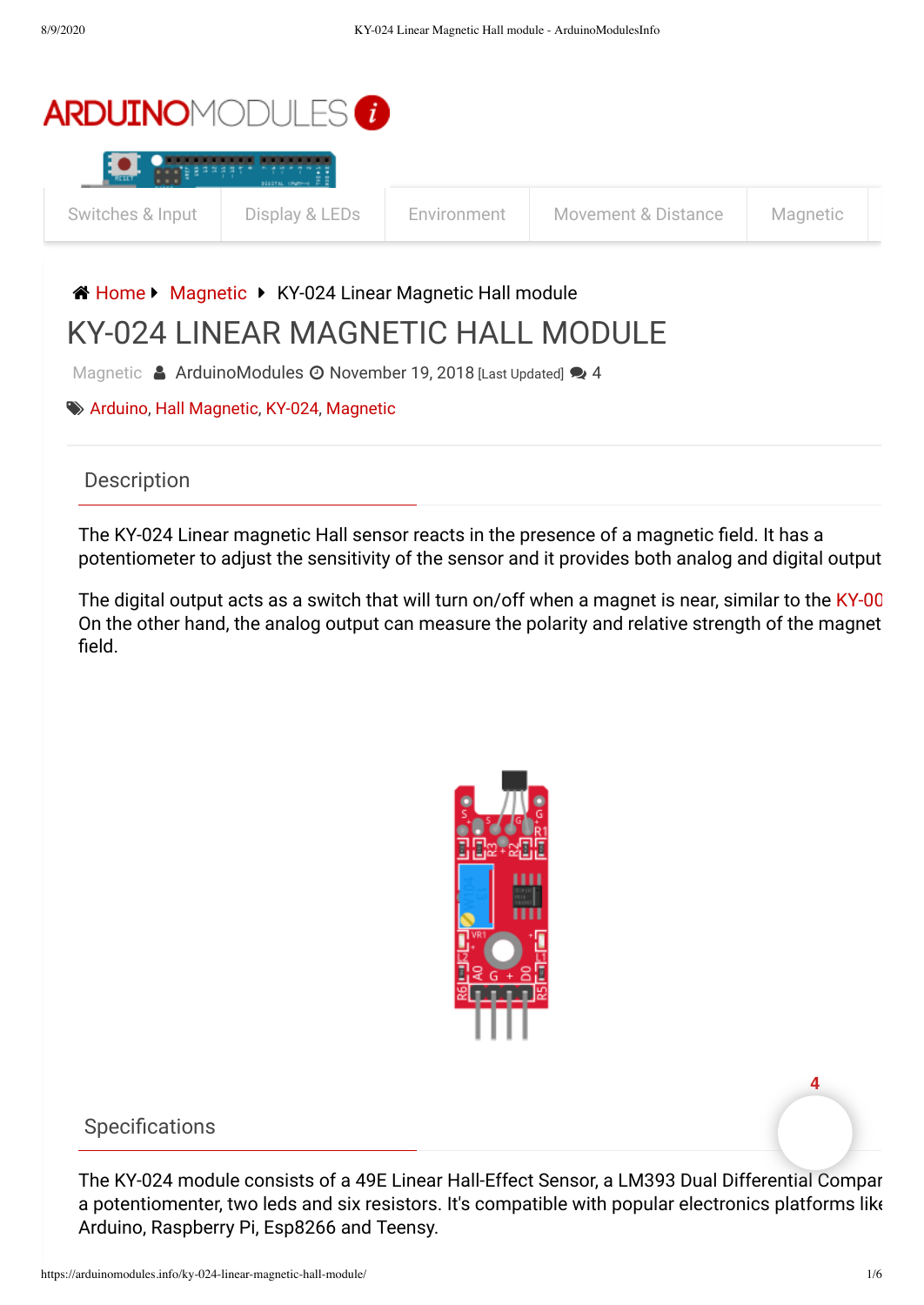Operating Voltage 2.7V to 6.5V

Sensitivity Sensitivity 1.0 mV/G min., 1.4 mV/G typ., 1.75 mV/G max Board Dimensions 1.5cm x 3.6cm [0.6in x 1.4in]

#### Arduino KY-024 Connection Diagram

Connect board's power line (+) and ground (G) to 5V and GND respectively. Connect the digital sig (D0) to pin 3 on the Arduino and the board's analog signal (A0) to pin A0 on the Arduino.

| KY-024         | Arduino        |
|----------------|----------------|
| A <sub>0</sub> | A <sub>0</sub> |
| G              | GND            |
| $\ddot{}$      | 5V             |
| D <sub>0</sub> | 3              |
|                |                |



**Q** click to enlarge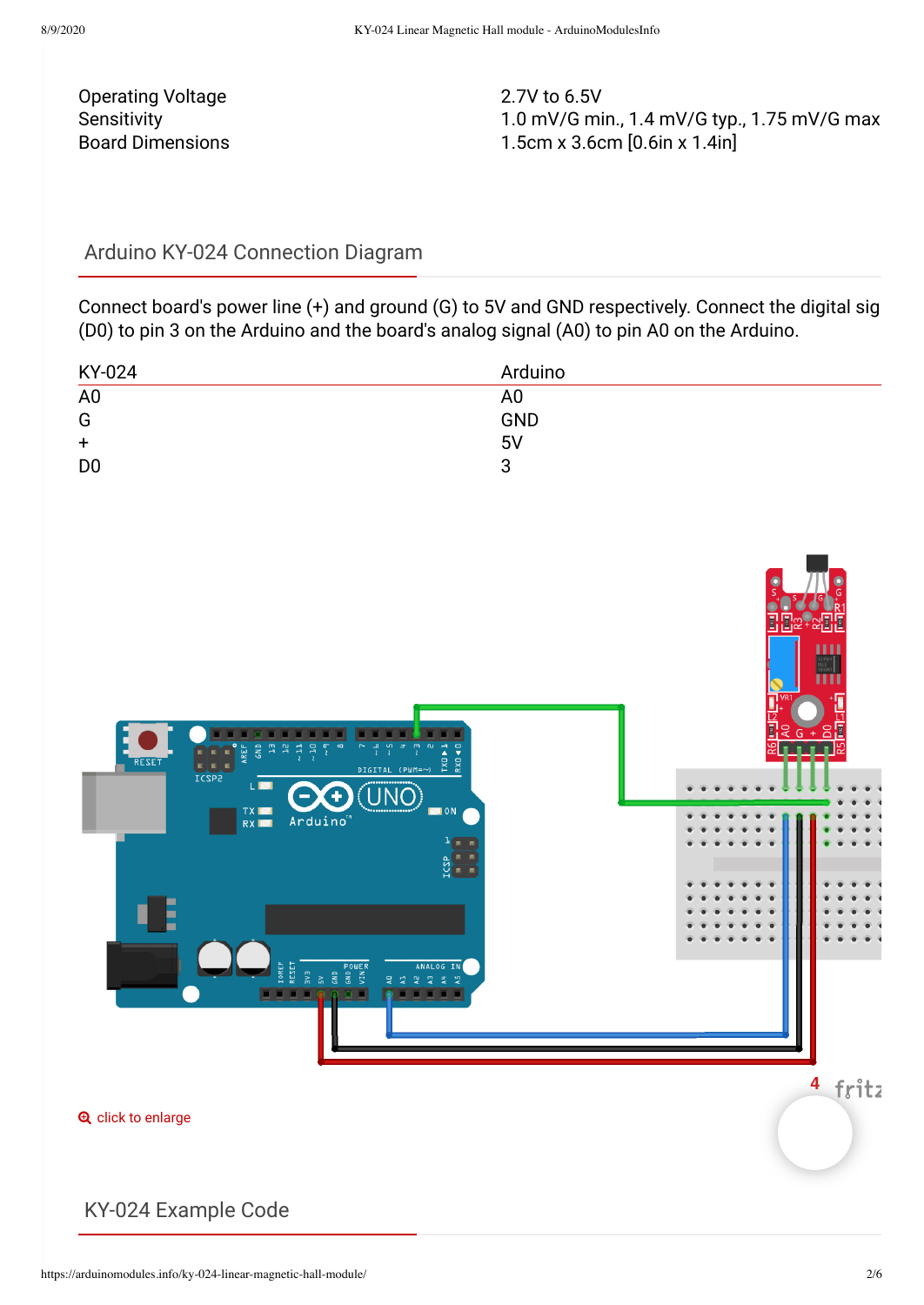The following Arduino sketch will read values from both digital and analog interfaces on the KY-02 The digital interface will turn on the Arduino's LED when a magnetic field is detected.

The analog interface starts at an initial value determined by the input voltage and the potentiomet this value will increase or decrease depending on the intensity and polarity of the magnetic field.

```
int led = 13 ; // LED on arduino
     int digitalPin = 3: // linear Hall magnetic sensor digital interface
     int analogPin = A0; // linear Hall magnetic sensor analog interface
     int digitalVal ; // digital readings
     int analogVal; // analog readings
     void setup ()
     \mathcal{F}_{\mathcal{L}} pinMode (led, OUTPUT);
        pinMode (digitalPin, INPUT);
        //pinMode(analogPin, INPUT); 
        Serial.begin(9600);
     }
     void loop ()
     {
        // Read the digital interface
       digital = digitalRead(digitalPin) ;
       if (digitalVal = HIGH) // When magnetic field is present, Arduino LI
       \mathcal{F}_{\mathcal{L}} digitalWrite (led, HIGH);
        }
        else
        {
          digitalWrite (led, LOW);
        }
        // Read the analog interface
       analogVal = analogRead(analogPin); Serial.println(analogVal); // print analog value
        delay(100);
     }
1
 2
 3
4
 5
6
7
8
9
10
11
12
13
14
15
16
17
18
19
20
21
22
23
24
25
26
27
28
29
30
31
32
33
```
Setting analog pin as input (line 11) is not necessary, the [analogRead\(\)](https://www.arduino.cc/reference/en/language/functions/analog-io/analogread/) function will automatically the pin as analog input when used.

Use **Tools** > **Serial Plotter** on the Arduino IDE to visualize the changes on intensity and polarity of t magnetic field.